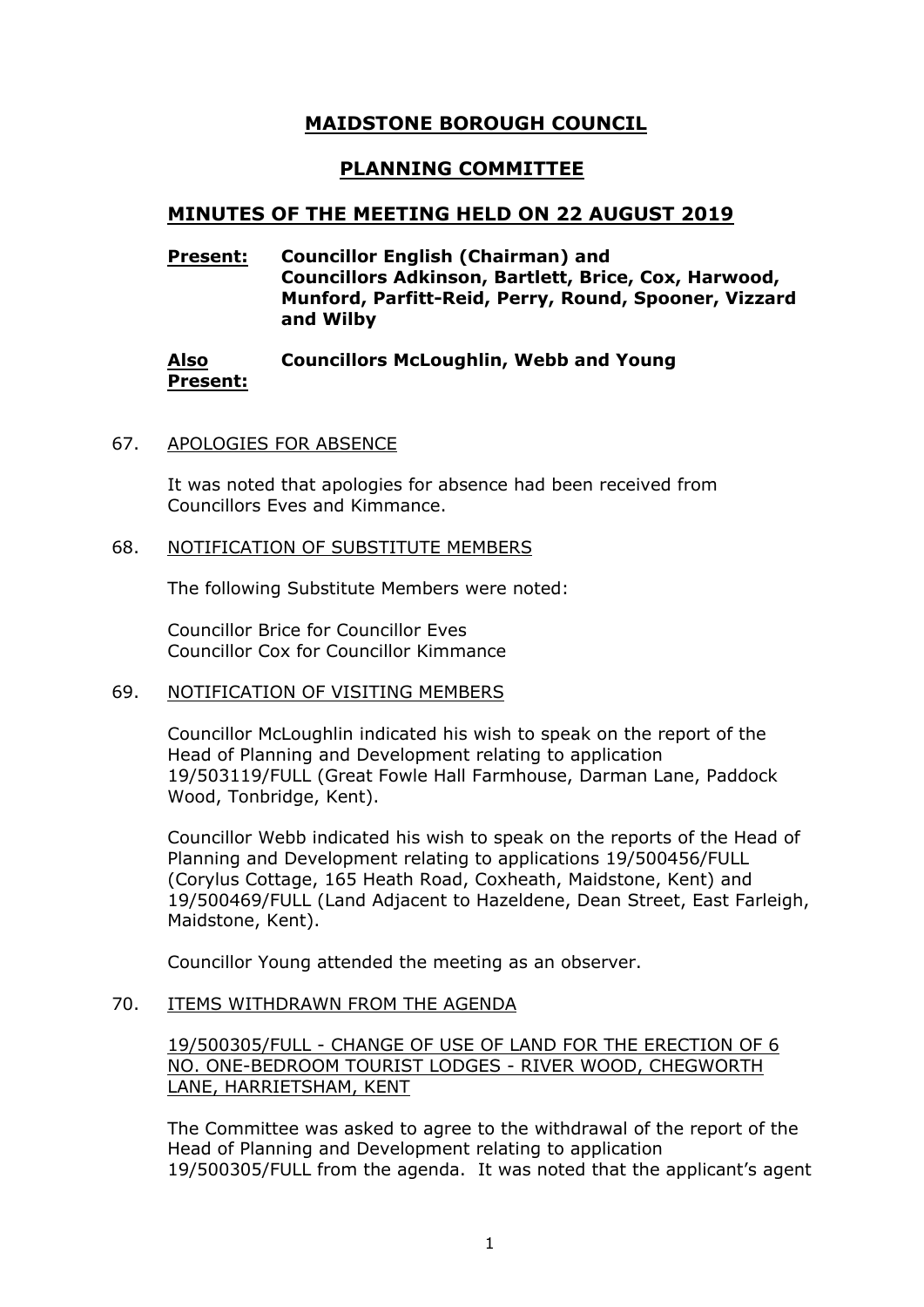had confirmed that the certificate of ownership (Certificate A) submitted with the application was incorrect as the applicant did not own all of the land within the application site boundary. As a result of this, the application was currently invalid.

**RESOLVED:** That agreement be given to the withdrawal of the report of the Head of Planning and Development relating to application 19/500305/FULL from the agenda as the application is currently invalid.

### 71. URGENT ITEMS

The Chairman stated that, in his opinion, the update reports of the Head of Planning and Development should be taken as urgent items as they contained further information relating to the applications to be considered at the meeting.

# 72. DISCLOSURES BY MEMBERS AND OFFICERS

With regard to the report of the Head of Planning and Development relating to application 19/500705/FULL (Hen and Duckhurst Farm, Marden Road, Staplehurst, Kent), Councillor Brice said that due to the close proximity of her property to the site, she would make representations and then leave the room when the application was discussed.

Councillor Harwood said that, with regard to the report of the Head of Planning and Development relating to application 18/505160/TPO (Land to the Rear of 90 Alkham Road, Maidstone, Kent), he was a Member of Boxley Parish Council. However, he had not participated in any Parish Council discussions regarding the proposed works and intended to speak and vote when the application was considered.

Councillor Perry said that, with regard to the report of the Head of Planning and Development relating to application 19/500705/FULL (Hen and Duckhurst Farm, Marden Road, Staplehurst, Kent), he was a Member of Staplehurst Parish Council. However, he had not participated in the Parish Council's Planning Committee's discussions regarding the proposed variation of condition and intended to speak and vote when it was considered. Councillor Perry also wished to make clear that he had not pre-determined this application.

### 73. EXEMPT ITEMS

**RESOLVED:** That the items on the agenda be taken in public as proposed.

### 74. MINUTES OF THE MEETING HELD ON 25 JULY 2019

**RESOLVED:** That the Minutes of the meeting held on 25 July 2019 be approved as a correct record and signed.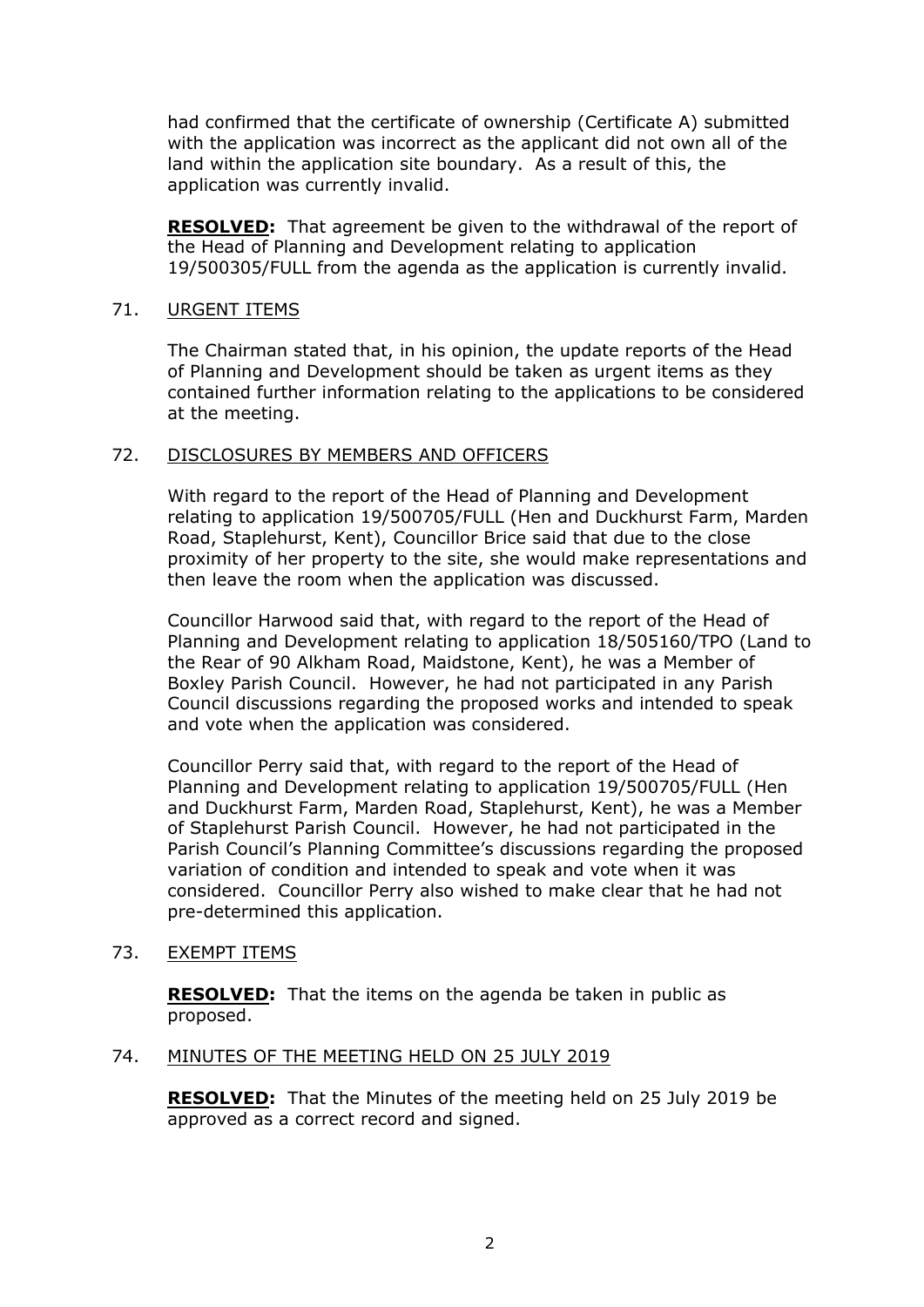# 75. PRESENTATION OF PETITIONS

There were no petitions.

76. DEFERRED ITEMS

19/500271/FULL - CHANGE OF USE OF LAND FOR THE STATIONING OF 20 HOLIDAY CARAVANS WITH ASSOCIATED WORKS INCLUDING LAYING OF HARDSTANDING AND BIN STORE - OAKHURST, STILEBRIDGE LANE, MARDEN, TONBRIDGE, KENT

19/500200/FULL – RETROSPECTIVE APPLICATION FOR A CHANGE OF USE OF LAND AS A GYPSY/TRAVELLER CARAVAN SITE CONSISTING OF ONE PITCH - LITTLE PADDOCKS, STILEBRIDGE LANE, LINTON, KENT

The Major Projects Manager said that he had nothing further to report in respect of these applications at present.

77. 18/505160/TPO - TREE PRESERVATION ORDER APPLICATION TO MONOLITH ONE SNOW-DAMAGED CEDAR AT A HEIGHT OF 6 METRES - LAND TO THE REAR OF 90 ALKHAM ROAD, MAIDSTONE, KENT

The Committee considered the report of the Head of Planning and Development.

**RESOLVED:** That permission be granted subject to the conditions and informatives set out in the report.

Voting: 13 – For 0 – Against 0 – Abstentions

78. (A) 19/502299/SUB AND (B) 19/501763/SUB - (A) DETAILS TO DISCHARGE CONDITION 17 (ENERGY) SUBJECT TO 17/502072/OUT (210 DWELLINGS) & (B) DETAILS PURSUANT TO CONDITION 2 (MATERIALS), CONDITION 4 (RAGSTONE) FOR 18/505417/REM (RESERVED MATTERS FOR 210 DWELLINGS) - LAND SOUTH OF FORSTAL LANE, COXHEATH, KENT

Councillors Harwood, Munford, Round and Wilby stated that they had been lobbied.

The Committee considered the report of the Head of Planning and Development.

# **Applications (A) 19/502299/SUB and (B) 19/501763/SUB**

**RESOLVED:** That the submitted details be approved with the respective informatives set out in the report.

Voting: 13 – For 0 – Against 0 – Abstentions

79. 17/504568/FULL - DEMOLITION OF THE REMAINING FORMER LIBRARY BUILDING, ERECTION OF A SIX-TO-SIXTEEN STOREY RESIDENTIAL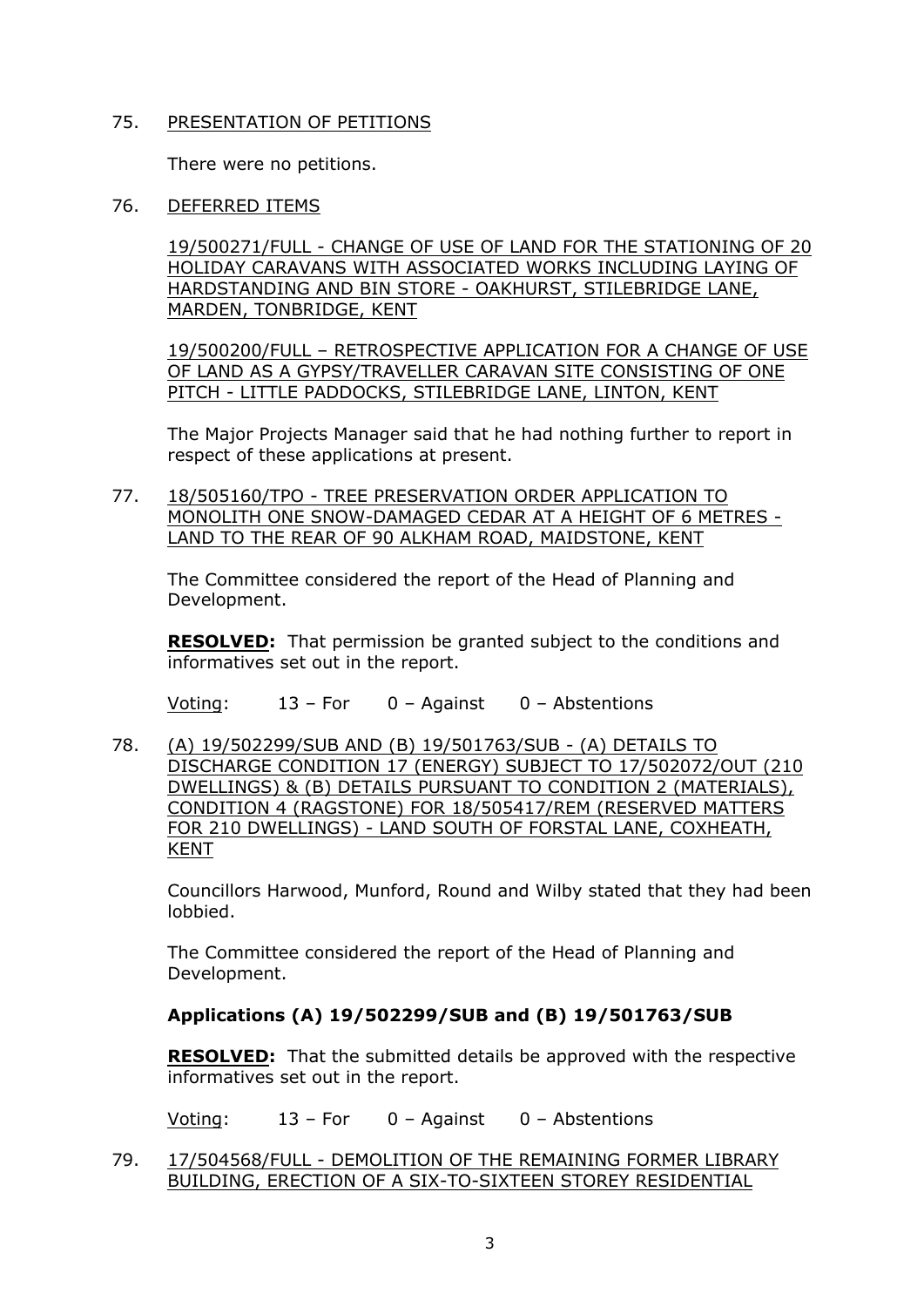# DEVELOPMENT OF 170 NO. APARTMENTS AND 85 NO. CAR PARKING SPACES AT THE FORMER KCC SPRINGFIELD LIBRARY SITE, SANDLING ROAD, MAIDSTONE - FORMER KCC SPRINGFIELD LIBRARY HO, SANDLING ROAD, MAIDSTONE, KENT

All Members stated that they had been lobbied.

The Committee considered the report and the urgent update report of the Head of Planning and Development.

Mr Nellis addressed the meeting on behalf of the applicant.

**RESOLVED:** That consideration of this application be deferred to enable:

- The viability information to be published on the Council's website; and
- The Officers to provide details of the S106 funding currently available for community facilities in the area.

Voting:  $7 - For$  6 – Against 0 – Abstentions

80. 19/503119/FULL - CONVERSION OF REDUNDANT GARAGE TO ASSISTED LIVING ANNEX TO PROVIDE ANCILLARY RESIDENTIAL ACCOMMODATION - GREAT FOWLE HALL FARMHOUSE, DARMAN LANE, PADDOCK WOOD, TONBRIDGE, KENT

Councillor Brice stated that she had been lobbied.

The Committee considered the report of the Head of Planning and Development.

Councillor Brown of Yalding Parish Council and Councillor McLoughlin (Visiting Member) addressed the meeting.

### **RESOLVED:**

- 1. That permission be granted subject to the conditions and informative set out in the report with additional conditions requiring (a) the incorporation of integrated niches for wildlife in the structure of the annex and (b) the annex to be equipped with a system to receive Environment Agency flood alerts.
- 2. That the Head of Planning and Development be given delegated powers to finalise the wording of the additional conditions and to amend any other conditions as a consequence.

Voting: 13 – For 0 – Against 0 – Abstentions

81. 19/500456/FULL - DEMOLITION OF EXISTING SINGLE STOREY EXTENSION AND ERECTION OF A PART TWO STOREY AND PART SINGLE STOREY REAR EXTENSION, SINGLE STOREY SIDE EXTENSION AND WOODEN STRUCTURE FRAMEWORK TO THE FRONT AS A FEATURE (RE-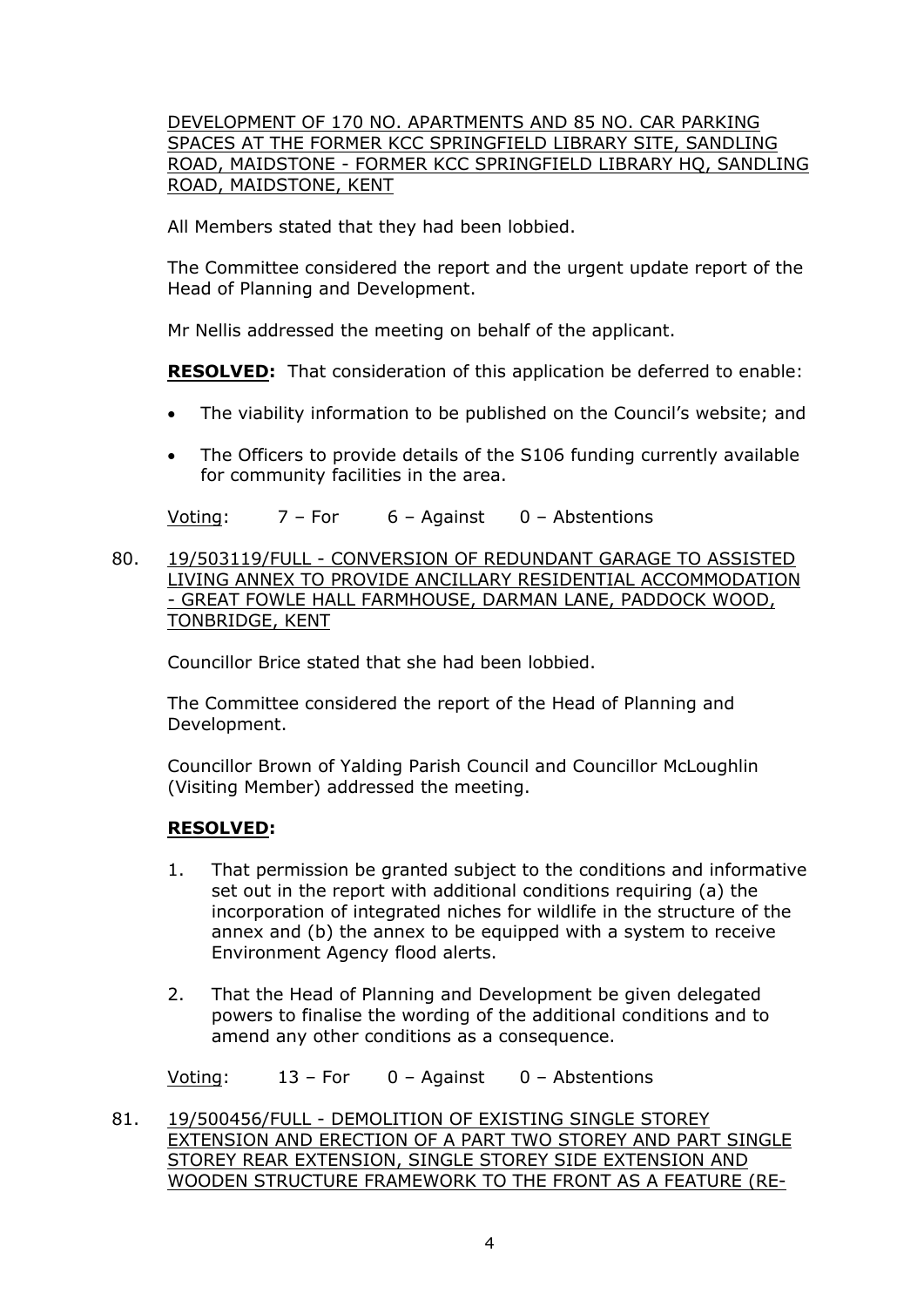SUBMISSION TO 18/502887/FULL) - CORYLUS COTTAGE, 165 HEATH ROAD, COXHEATH, MAIDSTONE, KENT

All Members except Councillors Brice, Cox, Perry and Vizzard stated that they had been lobbied.

The Committee considered the report of the Head of Planning and Development.

Mrs Spalding, an objector, and Councillor Webb (Visiting Member) addressed the meeting.

# **RESOLVED:**

- 1. That permission be granted subject to the conditions and informative set out in the report with an additional condition requiring the incorporation of integral niches for wildlife (bird and bat boxes etc. and bee bricks for solitary bees).
- 2. That the Head of Planning and Development be given delegated powers to finalise the wording of the additional condition and to amend any other conditions as a consequence.

Voting:  $9 - For$   $1 -$  Against  $3 -$  Abstentions

82. 19/500469/FULL - ERECTION OF 2 NO. DETACHED FOUR BEDROOM DWELLINGS WITH ASSOCIATED GARAGING, PARKING AND TURNING. NEW SHARED ACCESS ON TO DEAN STREET WITH THE REMOVAL OF FRONTAGE FENCE AND HEDGE PLANTING - LAND ADJACENT TO HAZELDENE, DEAN STREET, EAST FARLEIGH, KENT

The Committee considered the report and the urgent update report of the Head of Planning and Development.

Councillor Hussain of East Farleigh Parish Council, for objectors, Councillor O'Callaghan of East Farleigh Parish Council, Ms Harvey, for the applicant, and Councillor Webb (Visiting Member) addressed the meeting.

# **RESOLVED:**

- 1. That permission be granted subject to the conditions and informatives set out in the report with:
	- (a) The amendment of condition 4 (Landscaping) to require a high quality, comprehensive, native species landscaping scheme which encloses the entire site with hedgerow boundaries and includes hedgerow trees interspersed in the hedgerow on the site frontage;
	- (b) The amendment of condition 13 (Biodiversity Enhancements) to require the incorporation of bee bricks for solitary bees; and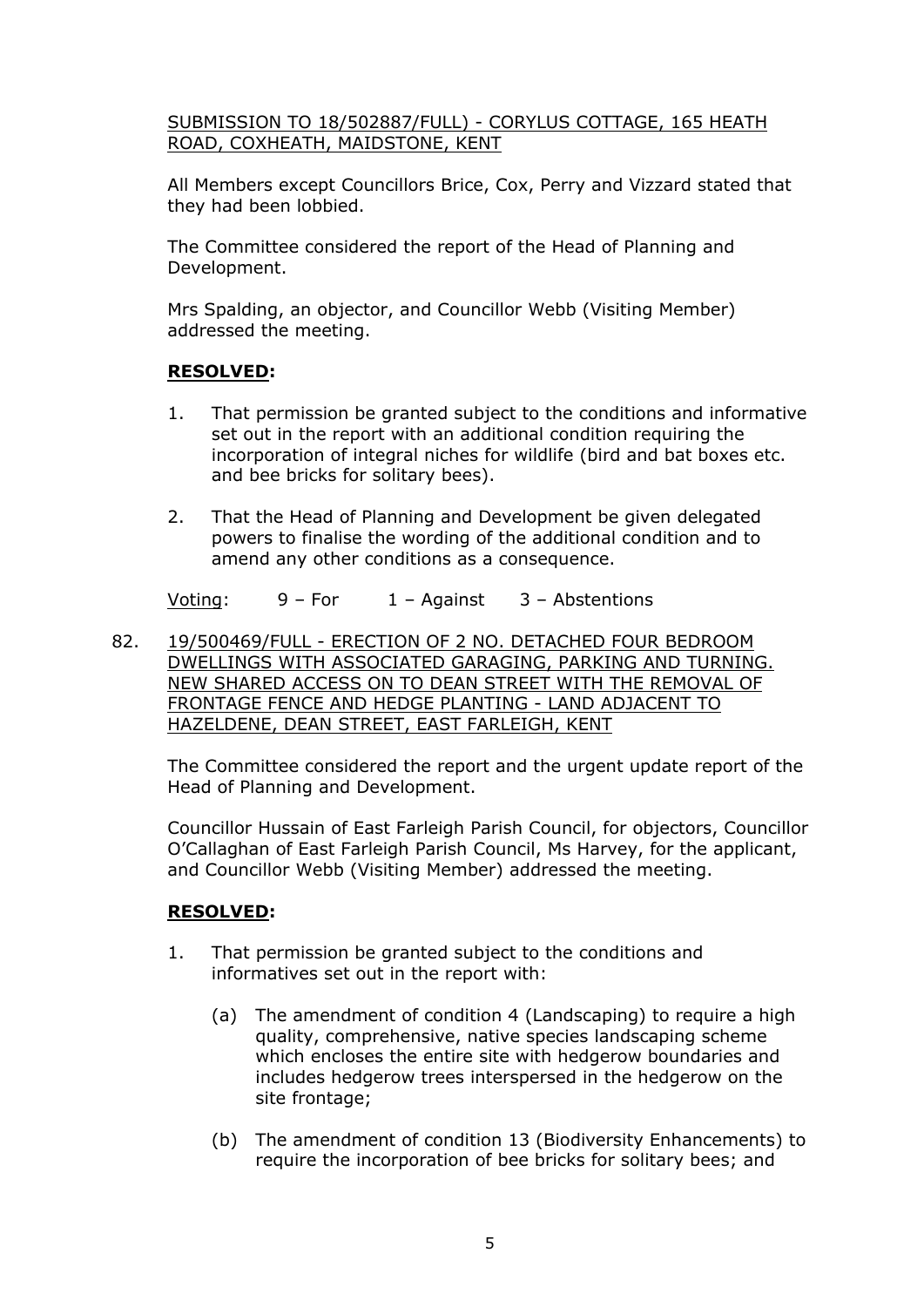- (c) An additional condition requiring the incorporation of renewable energy measures such as solar PV panels to provide at least 10% of the development's energy needs from on-site renewable energy sources.
- 2. That the Head of Planning and Development be given delegated powers to finalise the wording of the amended and additional conditions and to amend any other conditions as a consequence.
- 3. That the details to be submitted pursuant to condition 4 (Landscaping) and the condition relating to renewable energy generation are to be reported back to the Committee for approval.

Voting:  $7 - For$   $1 - Againt$   $5 - Abst$ entions

83. 19/500705/FULL - VARIATION OF CONDITION 20 OF 14/502010/OUT TO ALLOW SATURDAY WORKING HOURS START TIME TO BE CHANGED FROM 9:00 A.M. TO 8:00 A.M. (TOTAL WORKING HOURS 8:00 A.M. TO 13:00 P.M.) - HEN AND DUCKHURST FARM, MARDEN ROAD, STAPLEHURST, KENT

The Chairman and Councillors Bartlett, Perry and Round stated that they had been lobbied.

The Committee considered the report and the urgent update report of the Head of Planning and Development.

During the presentation on the application, the Major Projects Manager advised the Committee that the Chairman had requested and been provided with a note setting out the procedures that exist in relation to construction noise complaints. The note also suggested to the Chairman that clarity should be provided via the Council's website (and any other literature that may be produced to guide residents) as to what the procedures are so that residents are aware of the process. In addition, the published Environmental Code of Development Practice, which offers guidance on what are considered to be acceptable working practices, should also be readily accessible to the public and developers via the website.

Mr Bowden, an objector, and Councillor Buller of Staplehurst Parish Council addressed the meeting.

Due to the close proximity of her property to the site, Councillor Brice made representations in her capacity as Ward Member and then left the room when the application was discussed.

Contrary to the recommendation of the Head of Planning and Development, the Committee agreed that permission be refused and that condition 20 attached to the outline planning consent be retained in an un-amended form. In making this decision, Members felt that the condition restricting working hours of construction was intended to preserve the amenities of the occupiers of surrounding properties. This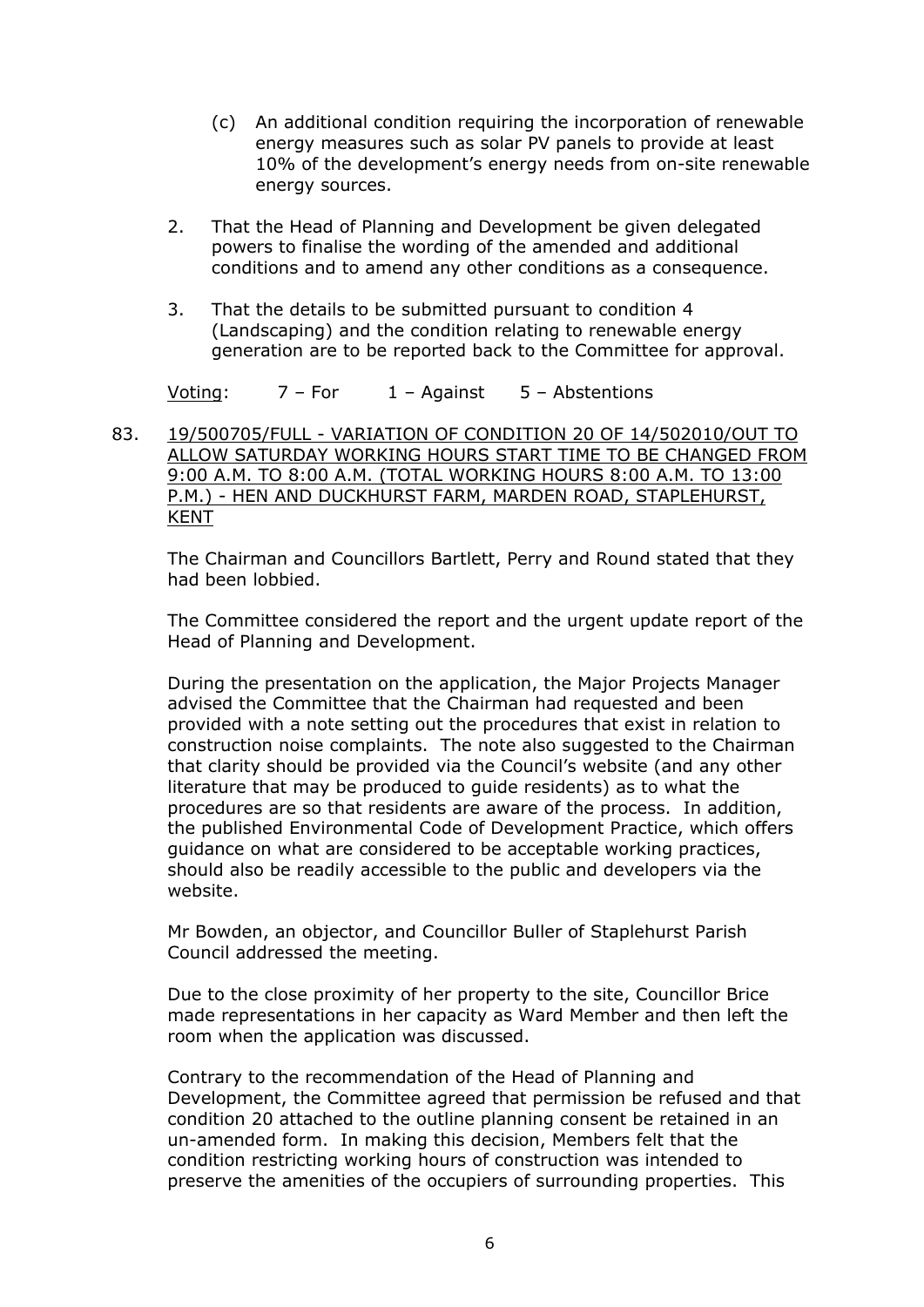did not just relate to noise nuisance, it related to wider amenity considerations.

The Committee's objection to the amendment or removal of condition 20 was on the grounds that sole reliance on the Environmental Protection regime would be ineffective other than in the case of excessive site noise which may equally occur during and outside the currently permitted hours of work. The site has already been the source of breaches and nuisance relating to noise and disturbance. Retention of the condition would provide certainty to local residents as to when their amenity would be protected. Excessive noise and other disturbances both during and outside of these hours could still be dealt with under, for example, the Environmental Protection Act 1990.

**RESOLVED:** That permission be refused and condition 20 attached to the outline planning consent reference 14/502010/OUT be retained for the following reason:

The extended hours of working above those already permitted would result in a loss of amenity to neighbouring residents due to extended activity and disturbance, contrary to Policy DM1 of the Maidstone Borough Local Plan 2017.

Voting: 12 – For 0 – Against 0 – Abstentions

Arising from consideration of this application, and in line with the note provided for the Chairman, it was

# **FURTHER RESOLVED:**

1. That clarity be provided for residents who may be affected by noise at construction sites that the following process exists:

As a general point, developers are encouraged to openly engage with the local community in relation to the neighbourly operation of construction sites including early engagement, preferably in advance of works commencing.

Neighbours are encouraged to raise concerns with developers first in the hope that mutual resolution can be achieved. Where this is not possible or is ineffective, residents should contact the Council and the following process will be followed:

- Complaints relating to noise at construction sites should be made to the Council's Community Protection Team (CPT) (not the Planning Department);
- Residents are asked to complete a diary in order that the CPT can assess whether there is a need for further investigation;
- Relevant facts that should be recorded on the diary include the source and type of noise, its frequency and duration;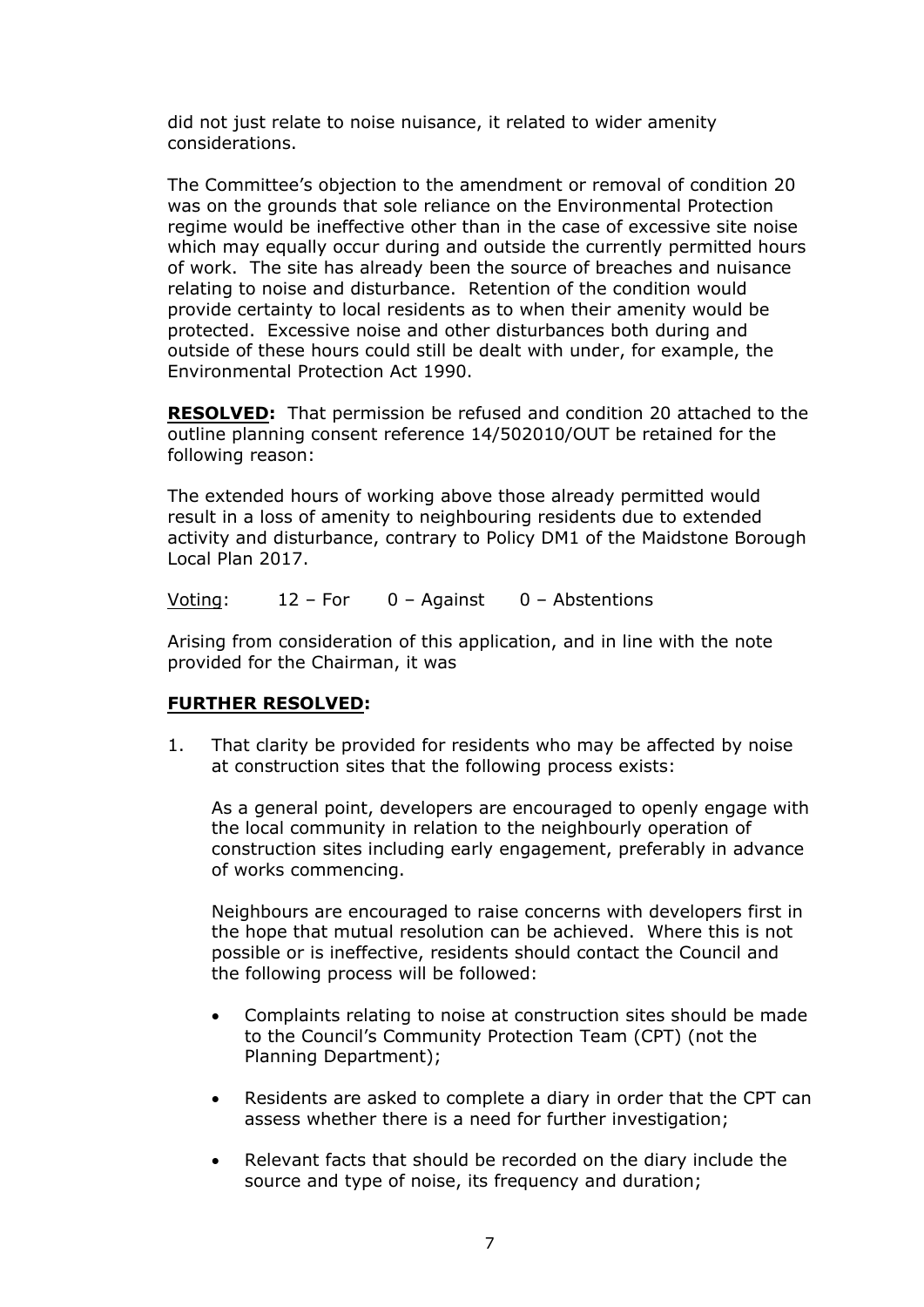- Where necessary Officers of the CPT may attend the site unannounced to witness any breaches;
- If there is judged to be a noise nuisance the CPT will advise the developer of the need to follow the British Standard 5228 "Noise and Vibration Control on Construction and Open Sites";
- If, despite warnings, the nuisance persists, the Council will consider whether more formal action should be taken. Legal options include the Anti-Social Behaviour Crime and Policing Act 2014, Environmental Protection Act 1990 S79/80, and Control of Pollution Act 1974 S60; and
- The CPT currently uses measures available through the Environmental Protection Act and Community Protection Notices. The Act allows for 'abatement notices' to be served which can require, for example, the abatement of the nuisance, or prohibiting or restricting its occurrence or recurrence, or requiring the works causing the nuisance to stop. The notice would also specify the time or times within which the requirements of the notice are to be complied with.
- 2. That the Council's website and/or other information sources should be updated to ensure that this information is easily accessible to the public.
- 3. That the published 'Environmental Code of Development Practice', which offers guidance on what are considered to be acceptable working practices, should also be readily accessible to the public (and developers) via the website.
- 4. That the Head of Planning and Development be requested to assess whether it would be appropriate to add informatives to relevant planning decisions advising developers of the 'Environmental Code of Development Practice'.

Voting: 12 – For 0 – Against 0 – Abstentions

84. 19/502796/FULL - CREATION OF FIRST FLOOR FRONT EXTENSION, ALTERATIONS TO REAR WINDOWS AND DOORS, INSERTION OF 2 NO. WINDOWS TO SIDE AT FIRST FLOOR AND INTERNAL ALTERATIONS - 55 BOXLEY CLOSE, MAIDSTONE, KENT

The Committee considered the report of the Head of Planning and Development.

**RESOLVED:** That permission be granted subject to the conditions set out in the report.

Voting: 13 – For 0 – Against 0 – Abstentions